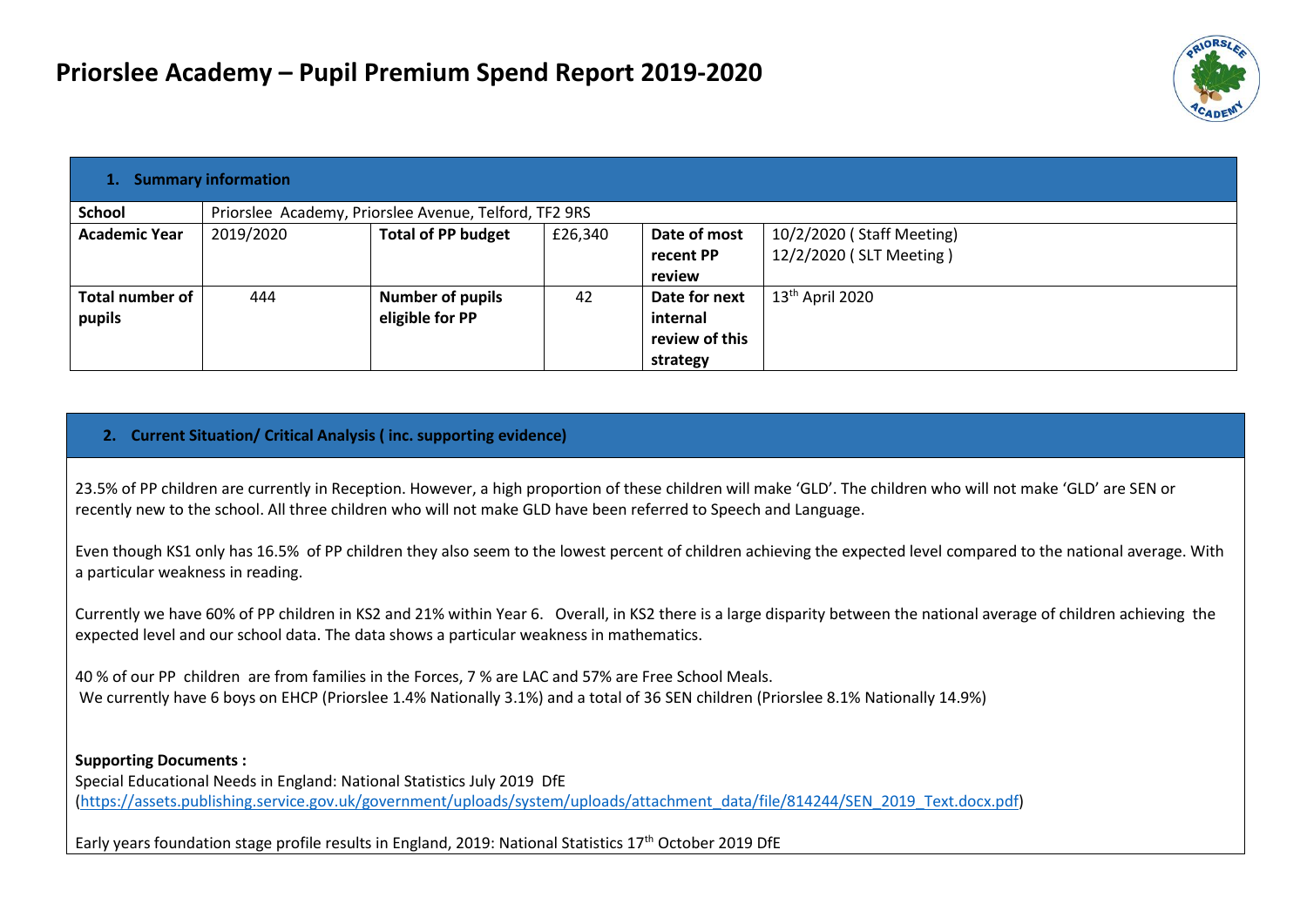

[https://assets.publishing.service.gov.uk/government/uploads/system/uploads/attachment\\_data/file/839934/EYFSP\\_2019\\_Main\\_Text\\_Oct.pdf](https://assets.publishing.service.gov.uk/government/uploads/system/uploads/attachment_data/file/839934/EYFSP_2019_Main_Text_Oct.pdf)

The Key: National Attainment Data Primary 2019 ( membership required to access)

<https://schoolleaders.thekeysupport.com/school-evaluation-and-improvement/school-improvement-data/attainment-data-primary/ks1-and-ks2-assessment-results/>

|    | 3. Barriers to future attainment( for pupils eligible for PP, including high ability)<br>in-school barriers (issues to be addressed in school such as poor oral language skills)       |  |  |  |  |
|----|----------------------------------------------------------------------------------------------------------------------------------------------------------------------------------------|--|--|--|--|
| Α. | Poor oral skills have been a barrier to learning in EYFS                                                                                                                               |  |  |  |  |
| В. | Emotional Literacy skills need improving so that children are able to discuss their feelings and develop emotional resilience and the ability to control their<br>emotional outbursts. |  |  |  |  |
|    | Poor mental recall and 'sticky knowledge'                                                                                                                                              |  |  |  |  |
| D. | In Year 6 there is a high proportion of boys and Year 5 there is a high proportion of girls. Often these dynamics lead to issues with behaviour at lunchtime,                          |  |  |  |  |
|    | affecting focus and levels of concentration.                                                                                                                                           |  |  |  |  |
|    | External barriers (issues which also require action outside school, such as low attendance rates)                                                                                      |  |  |  |  |
|    | Lack of home support in terms of reading and homework which has an impact on progress within school.                                                                                   |  |  |  |  |
|    | Children with external agencies involved in their home life which impacts on the overall wellbeing of a child and emotional stability.                                                 |  |  |  |  |

|              | <b>Desired outcomes</b>                                   |                                                                                                         |  |  |  |  |
|--------------|-----------------------------------------------------------|---------------------------------------------------------------------------------------------------------|--|--|--|--|
|              | Desired outcomes and how they will be measured            | <b>Success criteria</b>                                                                                 |  |  |  |  |
|              | Children access speech therapy to help support language   | Children attend intervention sessions weekly to support their sound production and language skills.     |  |  |  |  |
|              | development                                               | Children are able to make progress in the EYFS Communication strands.                                   |  |  |  |  |
|              |                                                           | KS1 children attend EAL Training                                                                        |  |  |  |  |
| $\mathbf{2}$ | % of children meeting expected level in reading increases | PP are given a 'Reading Buddy' and read in school on a daily basis.                                     |  |  |  |  |
|              |                                                           | Jane Plant sees PP 4 x per week to deliver an intervention focused on comprehension skills in KS2 for 6 |  |  |  |  |
|              |                                                           | weeks (Spring 2)                                                                                        |  |  |  |  |
|              |                                                           | Reading Subject Leader drives reading throughout Reading Month                                          |  |  |  |  |
|              |                                                           | Investment in a wider range of books for KS1 and EYFS                                                   |  |  |  |  |
|              |                                                           | Phonic intervention sessions for KS1 children                                                           |  |  |  |  |
|              |                                                           | Reading Subject Leader has developed whole class reading and supported teachers with CPD                |  |  |  |  |
| 3            | % of children meeting expected level in writing increases | KS1 PP attend a daily 12 week writing intervention programme (ELS)                                      |  |  |  |  |
|              |                                                           | 2 Year 6 Teachers to support the Year 6 classes by delivering interventions and lessons                 |  |  |  |  |
|              |                                                           | Reducing class sizes and allowing all teachers to deliver targeted support.                             |  |  |  |  |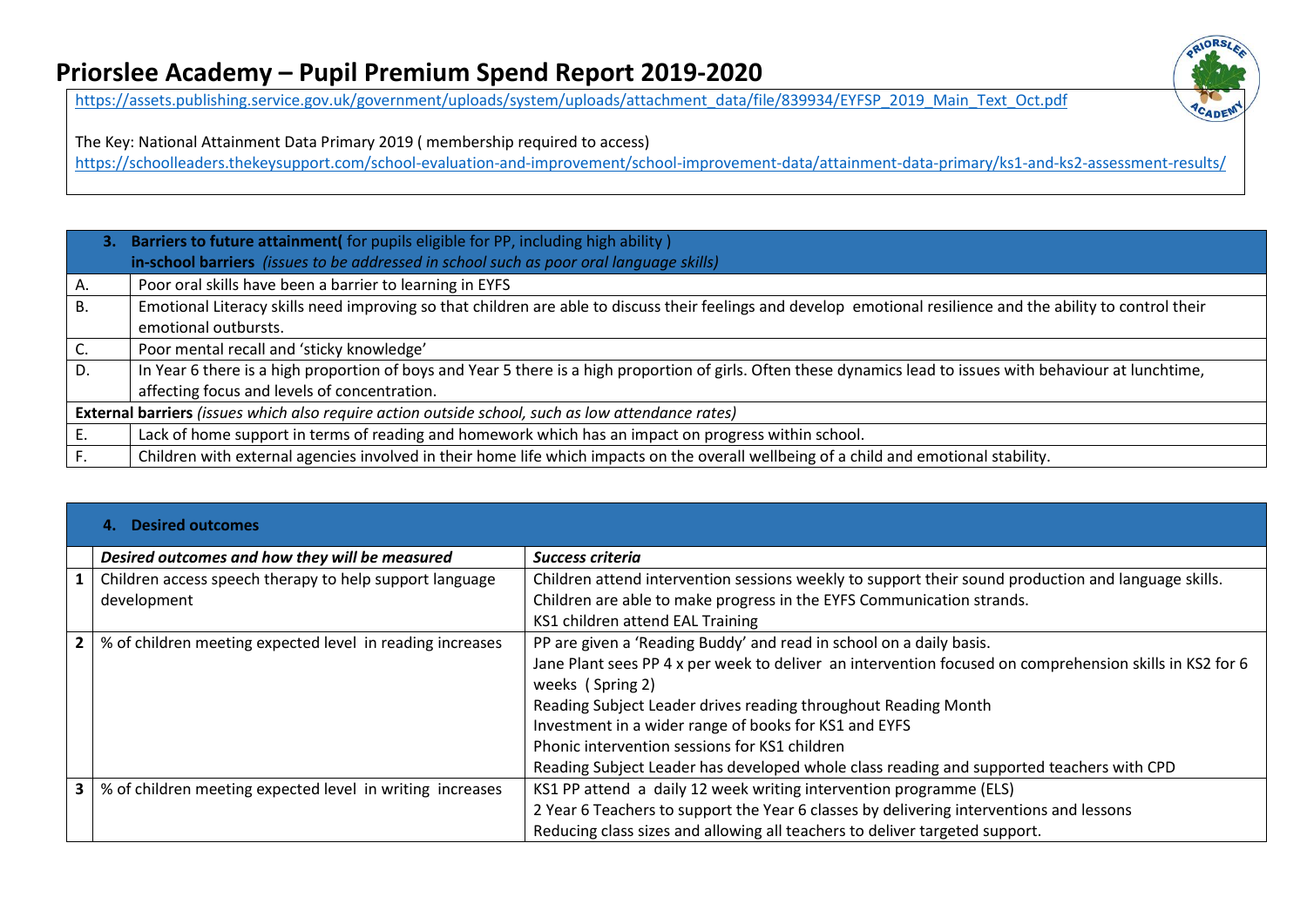

| 4 I   | % of children meeting expected level in mathematics        | <b>TTRS Assemblies</b>                                                                                   |
|-------|------------------------------------------------------------|----------------------------------------------------------------------------------------------------------|
|       | increases                                                  | All teachers to designate an extra 15 minutes session to mental mathematical recall every day            |
|       |                                                            | Subject Leader to deliver staff meetings                                                                 |
|       |                                                            | Jane Plant delivers an intervention focused on mental maths and number facts for 6 weeks.( Summer 1)     |
| - 5 I | To develop children's emotional literacy and resilience to | Once a week Jane Plant delivers a therapeutic intervention session focused on resilience, teamwork and   |
|       | learning.                                                  | communication skills. Children build confidence and skills to express how they are feeling. They resolve |
|       |                                                            | setbacks and disagreements through communicating.                                                        |

#### **5. Planned expenditure**

#### **Academic Year 19/2020**

The three headings below enable schools to demonstrate how they are using pupil premium to improve classroom pedagogy, provide targeted support and support whole school strategies.

| 1. Quality of teaching for all |                                |                             |                                 |                          |                            |  |
|--------------------------------|--------------------------------|-----------------------------|---------------------------------|--------------------------|----------------------------|--|
| <b>Desired</b>                 | Chosen action/approach         | what is the evidence and    | How will you ensure it is       | <b>Staff Lead/Cost</b>   | When will you review       |  |
| outcome                        |                                | rationale for this choice?  | implemented well?               |                          | implementation?            |  |
| Targeted                       | <b>Quality First Teaching:</b> | Children are able to move   | Learning Walk                   | SLT and Subject Leaders  | Feedback given in Autumn   |  |
| support is given               | Stretch and Challenge for      | on in their own learning by | Book Look                       | <b>SLT</b>               | Feedback given in Autumn 2 |  |
| to children who                | all                            | approaching challenges.     | <b>Pupil Progress Meetings</b>  | <b>SLT</b>               | Review Pupil Progress in   |  |
| are at risk of not             | <b>Working Walls</b>           | Children are able to take   |                                 |                          | Summer 1                   |  |
| making their                   | Development of Subject         | ownership of their          |                                 |                          |                            |  |
| expected level                 | Leaders                        | learning through the use    | LA Quality Assurance            | SLT, Subject Leaders and | Feedback given in Spring 2 |  |
| of progress                    |                                | of a Working Wall. Using it | <b>Officer (Mathematic Deep</b> | LA Quality Assurance     |                            |  |
|                                |                                | during a lesson or          | Dive)                           | Officer £450             |                            |  |
|                                |                                | revisiting to consolidate   |                                 |                          | Termly reviews             |  |
|                                |                                | understanding.              | Lesson Observation of           | <b>SLT and Teachers</b>  |                            |  |
|                                |                                | Subject Leaders ensure all  | <b>NOTS</b>                     |                          | Spring 2                   |  |
|                                |                                | children are accessing an   | Development of 3i               | SLT and Subject Leaders  |                            |  |
|                                |                                | enriching and board         | statement.                      |                          | Summer 1                   |  |
|                                |                                | curriculum.                 | Curriculum Development          | <b>SLT and Governors</b> |                            |  |
|                                |                                |                             | Plan.                           |                          |                            |  |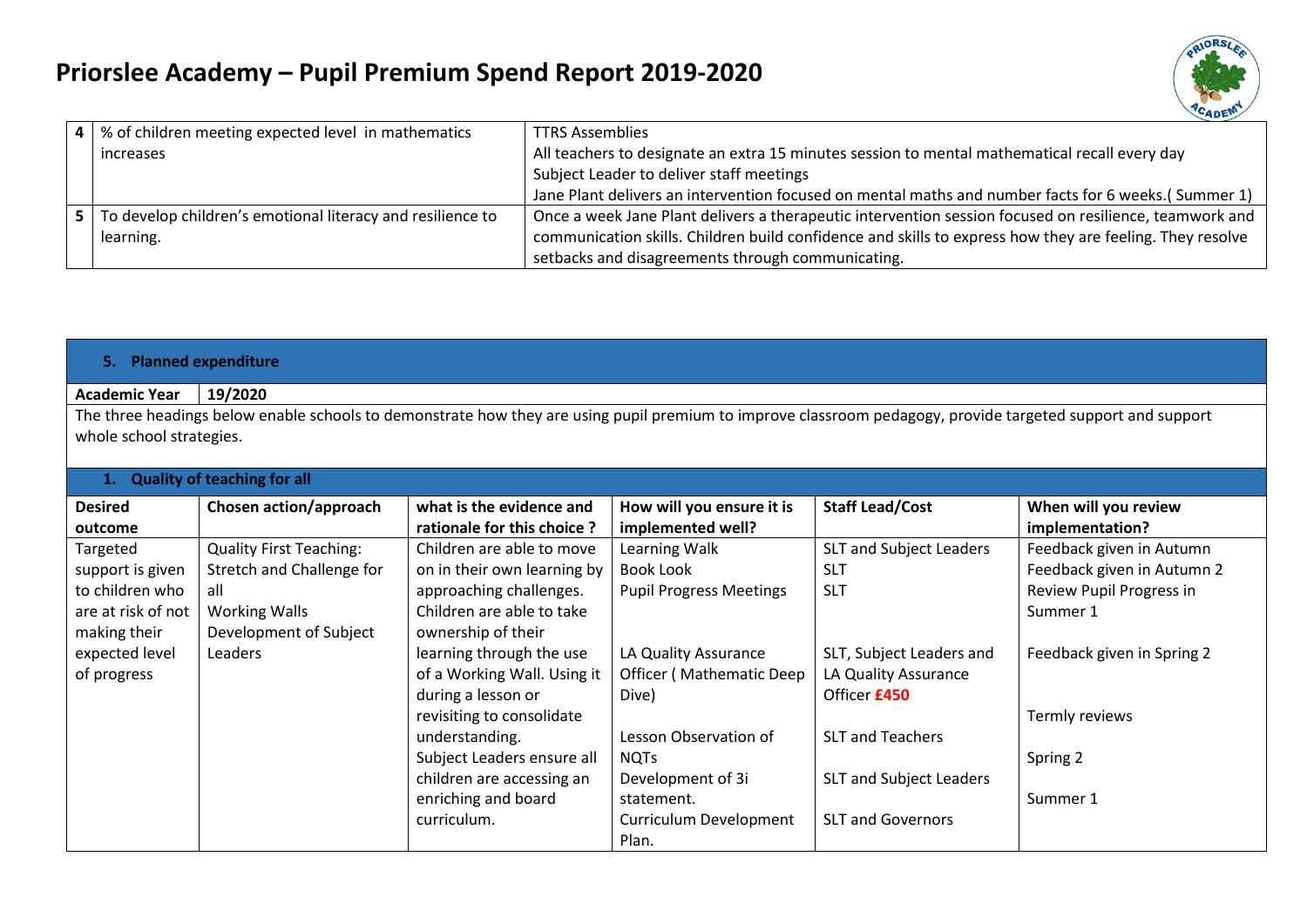

| 2. Targeted Support                |                                      |                                                        |                                                     |                                           |                                |
|------------------------------------|--------------------------------------|--------------------------------------------------------|-----------------------------------------------------|-------------------------------------------|--------------------------------|
| Children access<br>therapy to help | Speech and Language<br>Interventions | Designated time set aside<br>to develop language and   | Children work in a small<br>group to ask and answer | Carol Taylor 3 times a<br>week            | Summer 1                       |
| support                            |                                      | vocabulary skills                                      | questions. The adult                                | £585 annually                             |                                |
| language                           |                                      |                                                        | supports them to develop                            |                                           |                                |
| development                        |                                      |                                                        | skills by modelling and                             | Mr Pond - Full Time TA<br>23 weeks x £550 |                                |
|                                    |                                      |                                                        | repeating language.                                 |                                           |                                |
|                                    |                                      |                                                        | To support inclusion and                            | Amy Waterhouse- Full                      |                                |
|                                    |                                      | To support 3 SEN/PP                                    | transition into the                                 | Time TA (approx £13,000                   |                                |
|                                    | 1:1 Support                          | children, engage in                                    | classroom environment.                              | annually)                                 | End of Year                    |
|                                    |                                      | classroom learning.                                    | Supporting transition,                              |                                           |                                |
|                                    |                                      |                                                        | coping techniques for SEN<br>children.              |                                           |                                |
| % of children                      | <b>Reading Buddy</b>                 | Children build their                                   | Reading Lead sets up                                |                                           |                                |
| meeting                            |                                      | confidence reading to a                                | 'Buddy' rota along with                             |                                           |                                |
| expected level                     |                                      | more able pupil. They                                  | the KS2 Teachers.                                   |                                           |                                |
| in reading<br>increases            |                                      | develop a love for reading<br>alongside another child. |                                                     |                                           |                                |
|                                    |                                      |                                                        |                                                     |                                           |                                |
|                                    |                                      |                                                        |                                                     |                                           |                                |
|                                    |                                      | Designated time set aside                              | Children practise                                   | Jane Plant 4 times a week                 |                                |
|                                    | Daily comprehension                  | to developing                                          | answering comprehension                             | for 20 minutes (6 weeks)                  | Review alongside end of Spring |
|                                    | interventions                        | comprehension skills.                                  | papers. They become<br>more familiar with exam      | (approx. £5,400 annually)                 | data.                          |
|                                    |                                      |                                                        | papers.                                             |                                           |                                |
|                                    |                                      |                                                        |                                                     | JS: 2 groups 30 minutes a                 |                                |
|                                    | <b>Phonic interventions</b>          | Daily booster sessions for                             | Children practise                                   | day                                       |                                |
|                                    |                                      | children under achieving                               | segmenting and blending                             | (£2000 annually)                          |                                |
|                                    |                                      | in phonics.                                            | skills.                                             | -Upskilling for phonics                   |                                |
|                                    |                                      |                                                        |                                                     | delivery £300                             |                                |
| % of children                      | Reduce class sizes                   | Children are streamed by                               | Teachers are able to tailor                         | 2 x Year 6 Teacher 0.5FTE                 | End of Year results            |
| meeting                            |                                      | ability and placed into                                | teaching to deliver                                 | and $0.6$ FTE = 1 Full Time               |                                |
| expected level                     |                                      | small groups                                           | targeted support.                                   | Teacher                                   |                                |